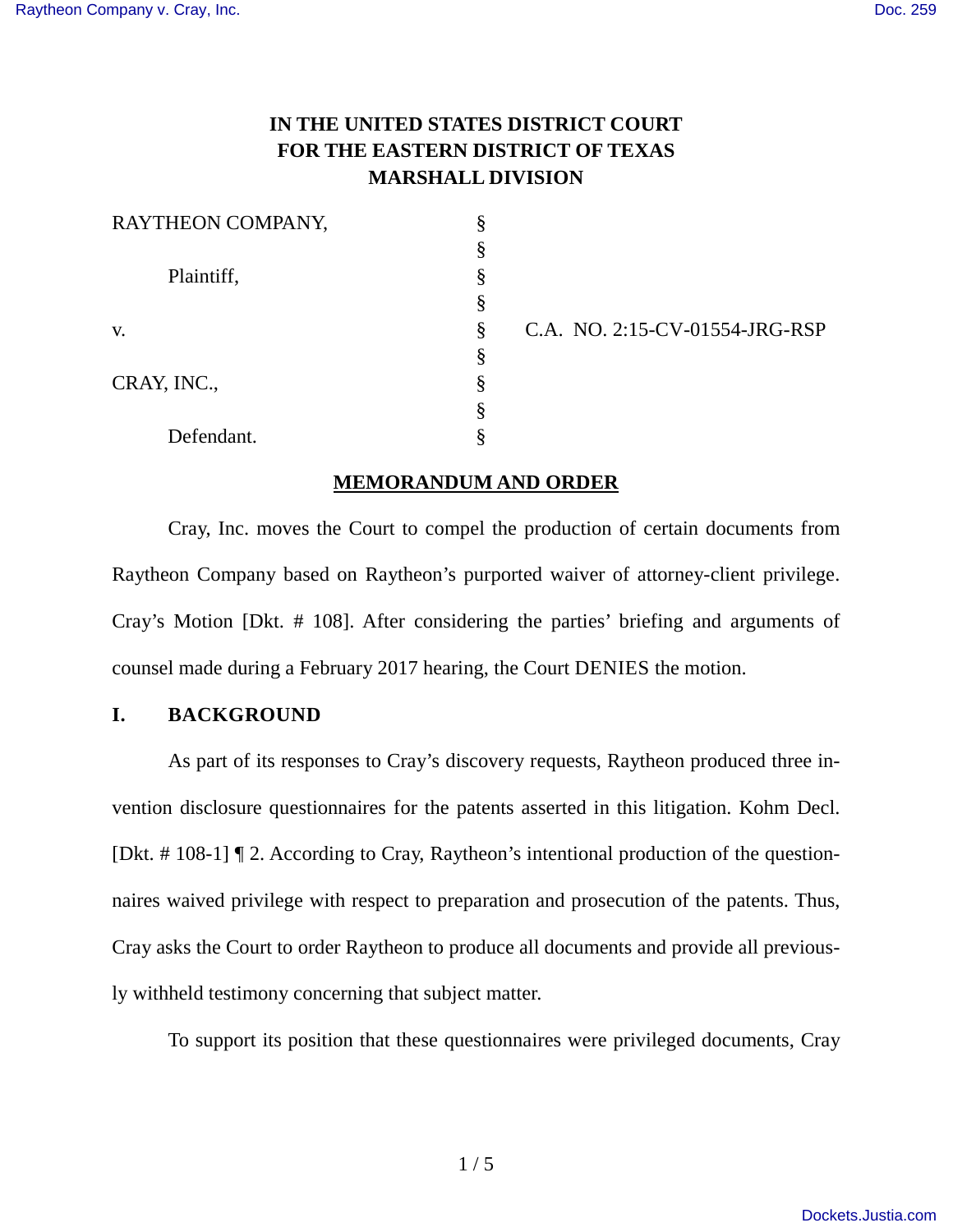relies on testimony from three witnesses. First, Gary Early, one of the inventors of the asserted patents, testified that Raytheon employees complete invention disclosure questionnaires for review by an invention review committee that includes attorneys. Early Depo. [Dkt. # 108-2] at 13:5–14:6; 20:18–22:21. Early explained that if Raytheon proceeds with prosecution after reviewing the questionnaires, the employees who submit such disclosures communicate with in-house and outside counsel during prosecution. *Id*. at 102:5– 11.

Second, James Ballew, also an inventor, testified that he and other Raytheon employees completed the questionnaires for Raytheon's attorneys' use when preparing the patent applications. Ballew Dep. [Dkt. # 108-4] at 170:24–171:6. Ballew described meeting with Raytheon's outside counsel to provide further information about the inventions. *Id.* at 172:1 to 174:1.

Third, Raytheon's former outside prosecution counsel, Travis Thomas, testified it was typical for counsel to meet with inventors and discuss the invention and prior art. Thomas Dep. [Dkt. # 108-3] at 19:9–23; 22:22–23:10. Thomas also testified he treated questionnaires as protected by attorney-client privilege. *Id.* at 20:10–22.

Raytheon responds that the questionnaires were never privileged, so there is no waiver. According to Raytheon's policies, the questionnaires are corporate forms reviewed by a "decision-making body [including technical specialists] which, as a primary function reviews and evaluates the *technical and economic (business) merits* of an invention and determines whether patent, trade secret or other types of protection or courses of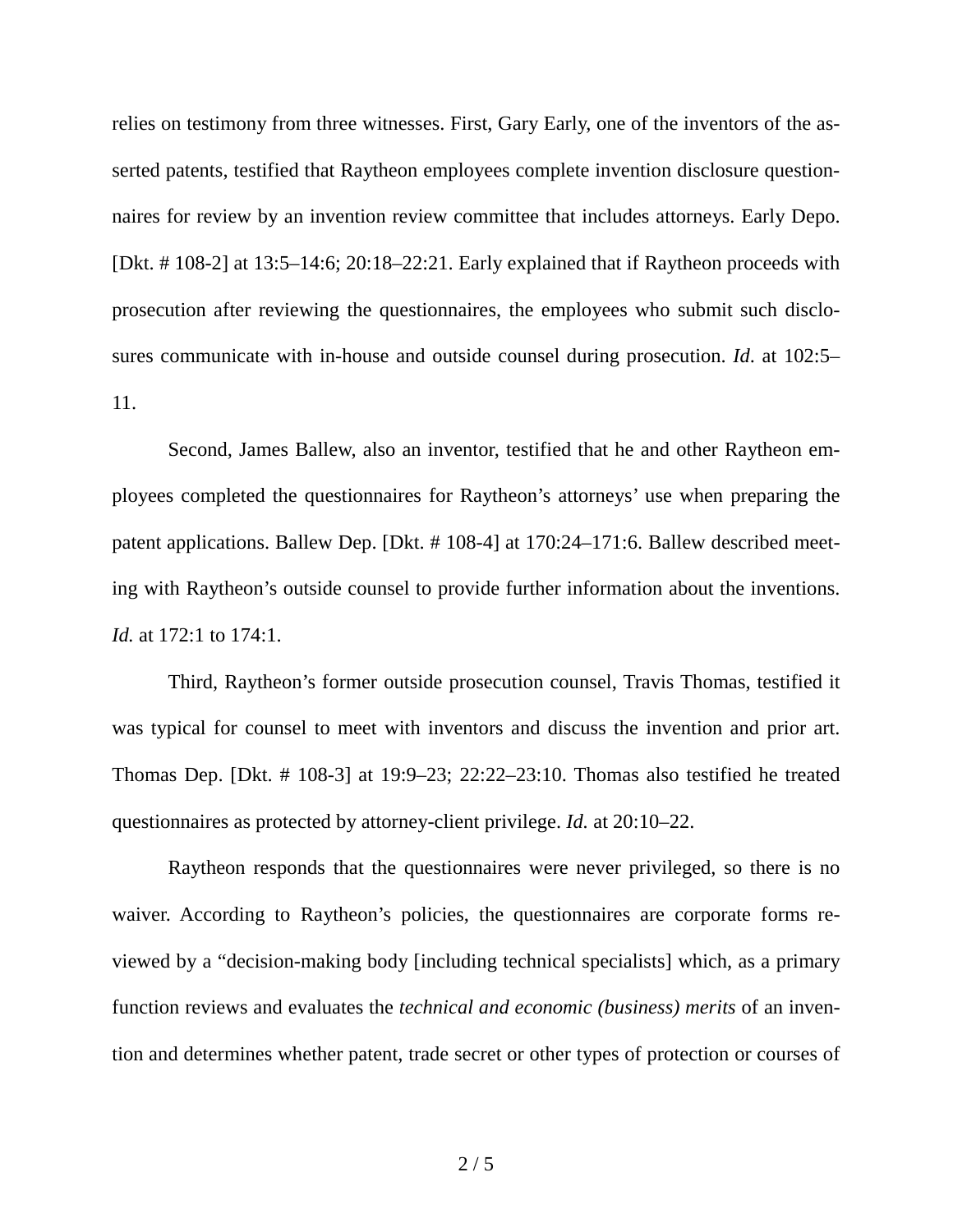action should be pursued." Stringfield Decl. [Dkt. # 117-1] ¶¶ 3, 8 (quoting RAY\_CRAY00220516) (emphasis added). An "Invention Review Subcommittee" evaluates the questionnaires based on "[w]hether an invention . . . significantly *benefits Raytheon's competitive advantage* in one or more relevant markets or *furthers Raytheon's business interest* by presenting licensing or business partnership opportunities with third parties." *Id.*  $\parallel$  6 (quoting RAY\_CRAY00220519) (emphasis added). Then, if the Invention Review Subcommittee "approves the invention on its *technical merit*, the invention is submitted to [a] Patent Evaluation Committee for a broader review with increased focus on the business justification for filing a patent application or protecting the invention as a trade secret." *Id.* ¶ 7 (quoting RAY\_CRAY00220519–520) (emphasis added). If the relevant Raytheon business-decision committees find a business justification to pursue patent protection, Raytheon submits the questionnaires to outside counsel for the purpose of preparing a patent application. *Id.* ¶ 10 (citing White Tr. at 307:23–308:13).

#### **II. APPLICABLE LAW**

The attorney-client privilege is the client's right to refuse to disclose "confidential communications between attorney and client made for the purpose of obtaining legal advice." *Genetech, Inc. v. U.S. Int'l Trade Comm'n,* 122 F.3d 1409, 1415 (Fed. Cir. 1997). It protects only those communications that would not have been made but for the privilege. *See Fisher v. United States,* 425 U.S. 391, 403 (1976). In determining whether the privilege applies in a given case, the ultimate question is whether a "communication is one . . .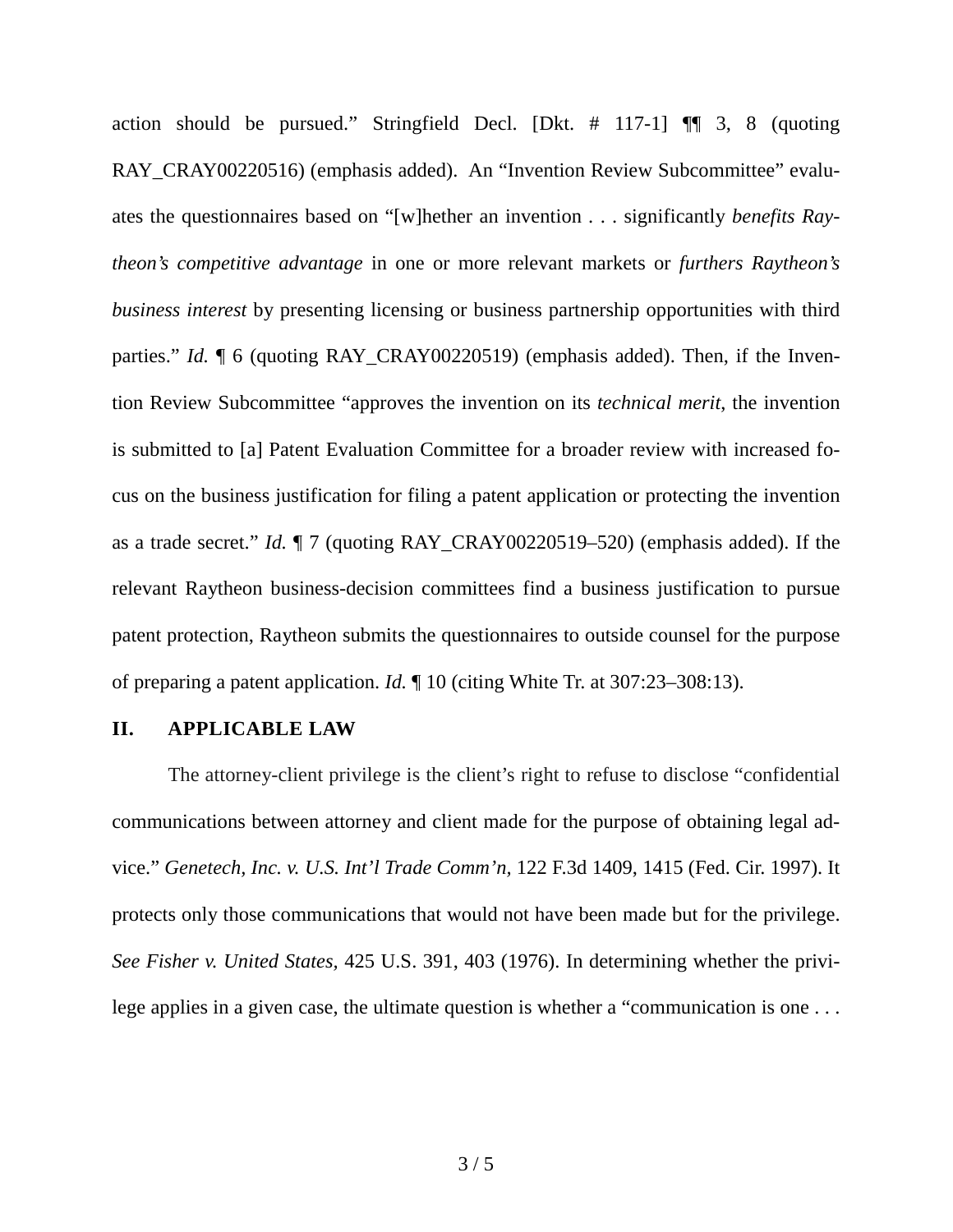made . . . for the purpose of obtaining legal advice or services." *In re Spalding Sports Worldwide, Inc.,* 203 F.3d 800, 805 (Fed. Cir. 2000).

## **III. DISCUSSION**

Relying heavily on *In re Spalding*, Cray argues the questionnaires were privileged because (1) their purpose was to enable Raytheon, through counsel, to decide whether a potential invention is patentable, and (2) Raytheon's outside counsel confirmed he treated such disclosures as privileged. Cray's Motion [Dkt. # 108] at 4. In *In re Spalding*, the inventors submitted the invention record directly to Spalding's corporate legal department and the communication was made only for the purpose of obtaining legal advice. *In re Spalding*, 203 F.3d at 803.

Here, unlike *In re Spalding*, Raytheon did not create the documents to obtain legal advice. Rather, Raytheon employees completed the questionnaires for business purposes. Only after the proposed inventions satisfied multiple levels of business and technical review did Raytheon provide the questionnaires to outside patent counsel. That Thomas treated the questionnaires as privileged doesn't alter their underlying business purpose.

## **IV. CONCLUSION AND ORDER**

The Court finds that Raytheon employees created the questionnaires for the purpose of reviewing and evaluating the technical and business merits of inventions, and not